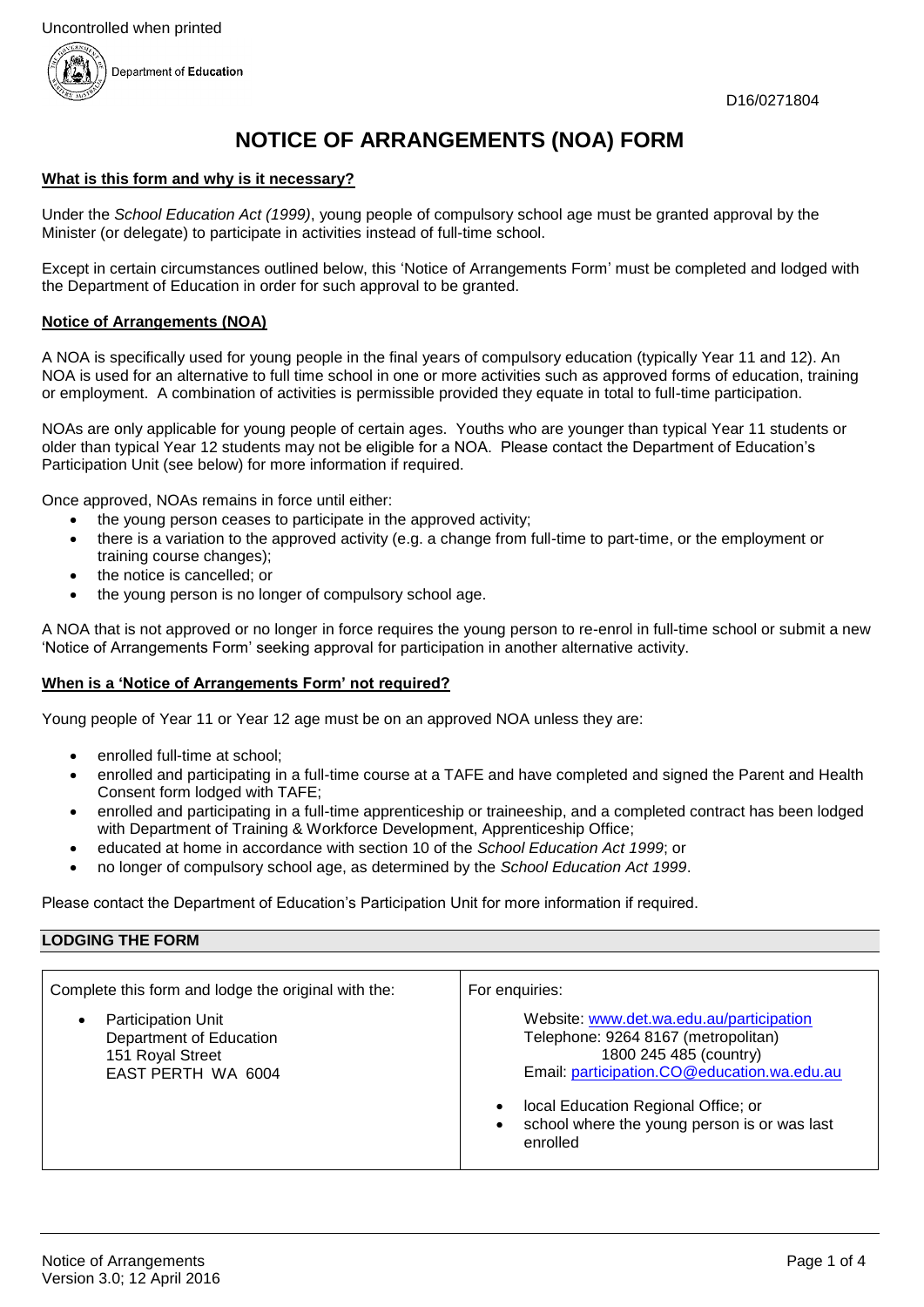| Uncontrolled when printed |  |  |
|---------------------------|--|--|
|                           |  |  |

| Uncontrolled when printed        |                                                                                |                                                                                                         |                                                |                                                             |                |                                                                                                                |   |
|----------------------------------|--------------------------------------------------------------------------------|---------------------------------------------------------------------------------------------------------|------------------------------------------------|-------------------------------------------------------------|----------------|----------------------------------------------------------------------------------------------------------------|---|
|                                  | Department of Education                                                        |                                                                                                         | <b>NOTICE OF ARRANGEMENTS (NOA)</b>            |                                                             |                |                                                                                                                |   |
| <b>OFFICE</b><br><b>USE ONLY</b> | DATE RECEIVED:                                                                 | SCSA Number:                                                                                            |                                                |                                                             |                | <b>NOTICE NUMBER:</b>                                                                                          |   |
|                                  | <b>REASON FOR LODGING THE NOTICE</b>                                           |                                                                                                         |                                                |                                                             |                |                                                                                                                |   |
|                                  | FULL TIME: (Please tick one)                                                   |                                                                                                         |                                                | PART TIME: (Tick two or more to equal a full time activity) |                |                                                                                                                |   |
| Employment                       | <b>Community Based Course (CBC)</b><br>University/higher education institution | Private Registered Training Organisation (RTO)                                                          | <b>RTO</b><br>CBC<br>Employment<br><b>TAFE</b> |                                                             |                | University/higher education<br>institution<br>Apprenticeship/traineeship<br>More than one employment<br>School |   |
| <b>SCHOOL</b>                    |                                                                                | PLEASE COMPLETE FOLLOWING DETAILS IF COMBINATION INCLUDES SCHOOL                                        |                                                |                                                             |                |                                                                                                                |   |
| NAME OF SCHOOL:                  |                                                                                |                                                                                                         |                                                |                                                             |                |                                                                                                                |   |
|                                  | SCHOOL CODE (IF KNOWN):                                                        |                                                                                                         |                                                |                                                             |                |                                                                                                                |   |
|                                  | NUMBER OF DAYS PER WEEK:                                                       |                                                                                                         | NUMBER OF HOURS PER WEEK:                      |                                                             |                |                                                                                                                |   |
|                                  |                                                                                | SECTION 1a: STUDENT DETAILS (Please print using block letters)                                          |                                                |                                                             |                |                                                                                                                |   |
| <b>LEGAL SURNAME:</b>            |                                                                                |                                                                                                         |                                                |                                                             |                |                                                                                                                |   |
| FIRST GIVEN NAME:                |                                                                                |                                                                                                         |                                                |                                                             |                |                                                                                                                |   |
| <b>SECOND GIVEN NAME:</b>        |                                                                                |                                                                                                         |                                                | THIRD INITIAL:                                              |                |                                                                                                                |   |
| <b>HOME ADDRESS:</b>             |                                                                                |                                                                                                         |                                                |                                                             |                |                                                                                                                |   |
|                                  |                                                                                |                                                                                                         |                                                |                                                             |                | POST CODE:                                                                                                     |   |
| DATE OF BIRTH:                   |                                                                                |                                                                                                         |                                                |                                                             | PLEASE CIRCLE: | М                                                                                                              | F |
| TELEPHONE:                       |                                                                                | MOBILE:                                                                                                 |                                                |                                                             | EMAIL:         |                                                                                                                |   |
| above):                          |                                                                                | NAME OF CURRENT (OR MOST RECENT) SCHOOL WHERE THE YOUNG PERSON IS (WAS) LAST ENROLLED (If not indicated |                                                |                                                             |                |                                                                                                                |   |
|                                  |                                                                                | <b>SECTION 1b: PARENT DETAILS (Please print using block letters)</b>                                    |                                                |                                                             |                |                                                                                                                |   |
| PLEASE CIRCLE<br>TITLE: MR MISS  | <b>MS</b><br><b>MRS</b>                                                        | SURNAME(S):                                                                                             |                                                |                                                             |                |                                                                                                                |   |
| FIRST NAME(S):                   |                                                                                |                                                                                                         |                                                |                                                             |                |                                                                                                                |   |
|                                  |                                                                                | HOME ADDRESS (if different to young person's home address):                                             |                                                |                                                             |                |                                                                                                                |   |
|                                  |                                                                                |                                                                                                         |                                                |                                                             |                | POST CODE:                                                                                                     |   |
|                                  | MAILING ADDRESS (If different to above):                                       |                                                                                                         |                                                |                                                             |                |                                                                                                                |   |
|                                  |                                                                                |                                                                                                         |                                                |                                                             |                | POST CODE:                                                                                                     |   |
| TELEPHONE:                       |                                                                                | MOBILE:                                                                                                 |                                                | EMAIL:                                                      |                |                                                                                                                |   |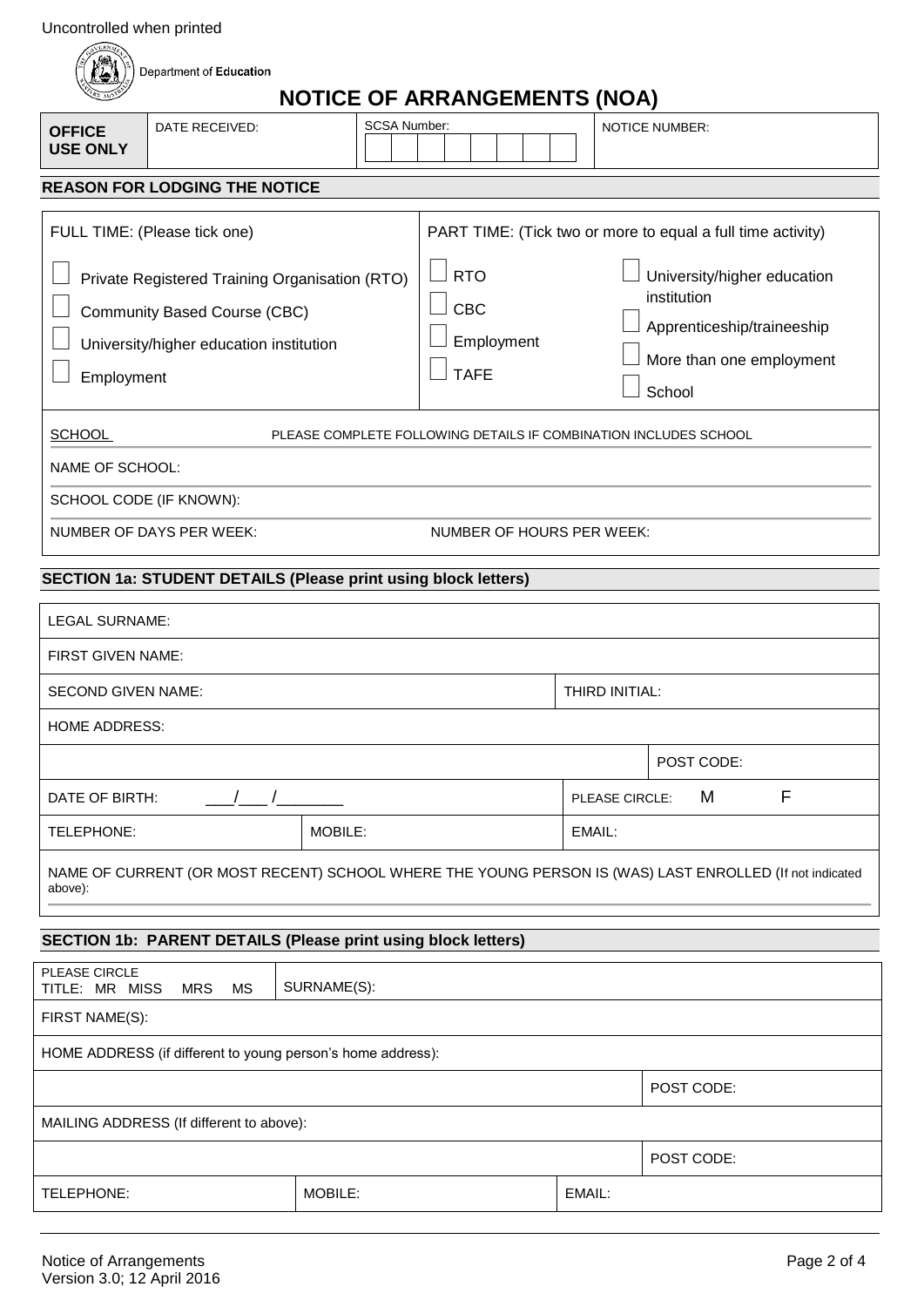#### **SECTION 2: PARENT REQUEST AND CONSENT**

REASON FOR SEEKING AN ALTERNATIVE ARRANGEMENT(S) TO FULL TIME SCHOOL:

- I understand and agree for my son/daughter to undertake an alternative activity to full time school as indicated on this form.
- Should the activity described on this form change or cease, I agree to inform the Participation Unit and either re-enrol my son/daughter in school or lodge another Notice of Arrangements for an alternative activity.
- I agree to the Department of Education verifying with the relevant training provider or employer the information provided on this Notice of Arrangements form.
- I agree to the Department of Education notifying the training provider or employer (written on this form) regarding the outcome of this application.

# \*PARENT NAME: \*PARENT SIGNATURE:

 $\mathsf{DATE:} \qquad / \qquad /$ 

\*Parent referred to in this document must be deemed at law to have the long-term and day to day care, welfare and development of the child. If in the opinion of the Minister (or delegate), there is no person to whom 'parent' can be identified, then it is an adult person who is responsible for the child.

### **SECTION 3: TO BE COMPLETED BY EMPLOYER (if relevant)**

#### EMPLOYMENT 1 (Please print using block letters)

| STUDENT/EMPLOYEE'S PROPOSED JOB DESCRIPTION: |                                           |
|----------------------------------------------|-------------------------------------------|
| NAME OF WORKPLACE:                           |                                           |
| ADDRESS OF WORKPLACE:                        |                                           |
|                                              | POST CODE:                                |
| NUMBER OF DAYS PER WEEK:                     | NUMBER OF HOURS PER WEEK:                 |
| $\frac{1}{2}$<br><b>COMMENCEMENT DATE:</b>   |                                           |
| <b>CONTACT PERSON:</b>                       | ABN:                                      |
| FAX:<br>TELEPHONE:                           | EMAIL:                                    |
| <b>EMPLOYER'S SIGNATURE:</b>                 | $\begin{array}{ccc} \end{array}$<br>DATE: |